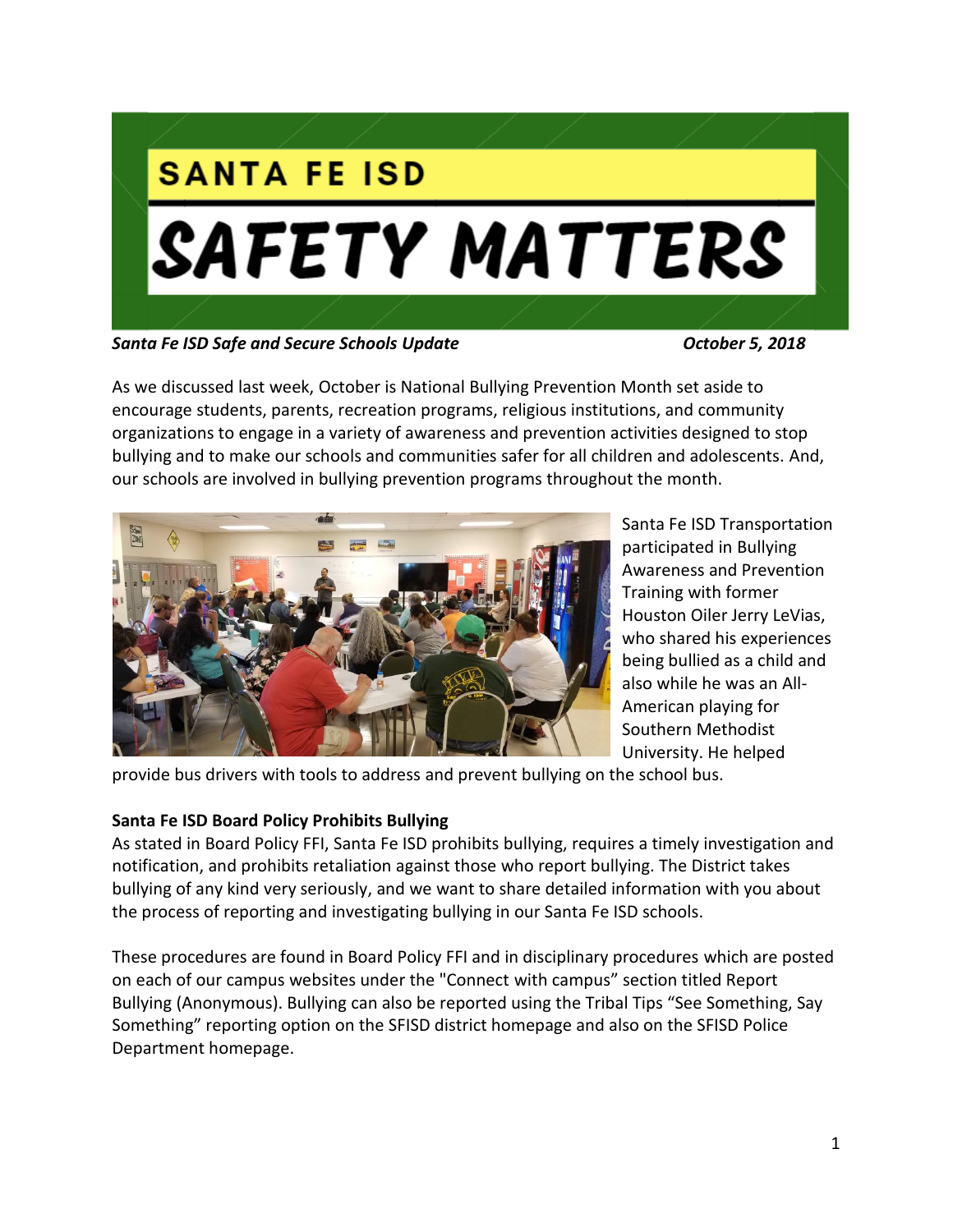## **Santa Fe ISD Bullying Procedures**

# **How can a bullying report be initiated in Santa Fe ISD?**

- Anonymously through a link on each campus website
- Anonymously through a QR code that was provided and monitored by the SFISD Police Department (Tribal Tips – located on the Police webpage of the SFISD website <https://www.sfisd.org/Domain/32> )
- To a teacher, counselor, librarian, nurse, assistant principal, or any other campus/district staff member
- Tribal Tips, "See Something, Say Something" reporting option **[TRIBALTIPS](https://tx02215329.schoolwires.net/cms/lib/TX02215329/Centricity/domain/32/police%20pdfs/Tribal%20Tips%20web%20page%20pic3.pdf)**
- Social Sentinel-provides near real-time awareness of possible safety/security threats made on public social media. The Santa Fe ISD Police Department monitors this social media service.

#### **Who can make a bullying report?**

 Anyone! The links to reporting are anonymous and open to anyone who would like to make a report.

# **What happens when the district receives a bullying report?**

- The report is referred to the appropriate district personnel (assistant principal, police, counselor) for investigation
- All required parent notifications are made within the required timeframe
- Campus administrators complete a thorough investigation through interviews with all involved parties (the one alleged to be bullied, the person alleged to be the bully, and witnesses who may have information regarding the report), as well as, any evidence collected
- When all data is gathered, campus administrators review the evidence and use the Bullying Checklist for Schools provided by the Texas School Safety Center [\(www.txssc.txstate.edu\)](http://www.txssc.txstate.edu/). This Bullying Checklist was updated in October 2017 and is used to determine whether an act is bullying or cyberbullying by law. If any identified section does not receive at least one checkmark, then the act is not considered bullying by state law. In 2017, during the 85<sup>th</sup> Legislative Session, *Senate Bill 179*, "David's Law" was enacted expanding the authority to school districts, allowing public and charter schools to address cyberbullying off-campus and outside of school-related or schoolsponsored activities based on specific criteria. In order to address this legislative change, this checklist is designed to help parents, educators, and administrators determine if a student at their school has been bullied according to the legislative definition. There are also questions regarding the use of electronic communication devices to assist in determining possible bullying scenarios.

# **If it is determined the incident IS bullying,**

 $\circ$  Campus response: The principal is informed and the campus utilizes Chapter 37 of the Texas Education Code, campus discipline management plans, and the Santa Fe ISD Student Code of Conduct to determine disciplinary consequences.